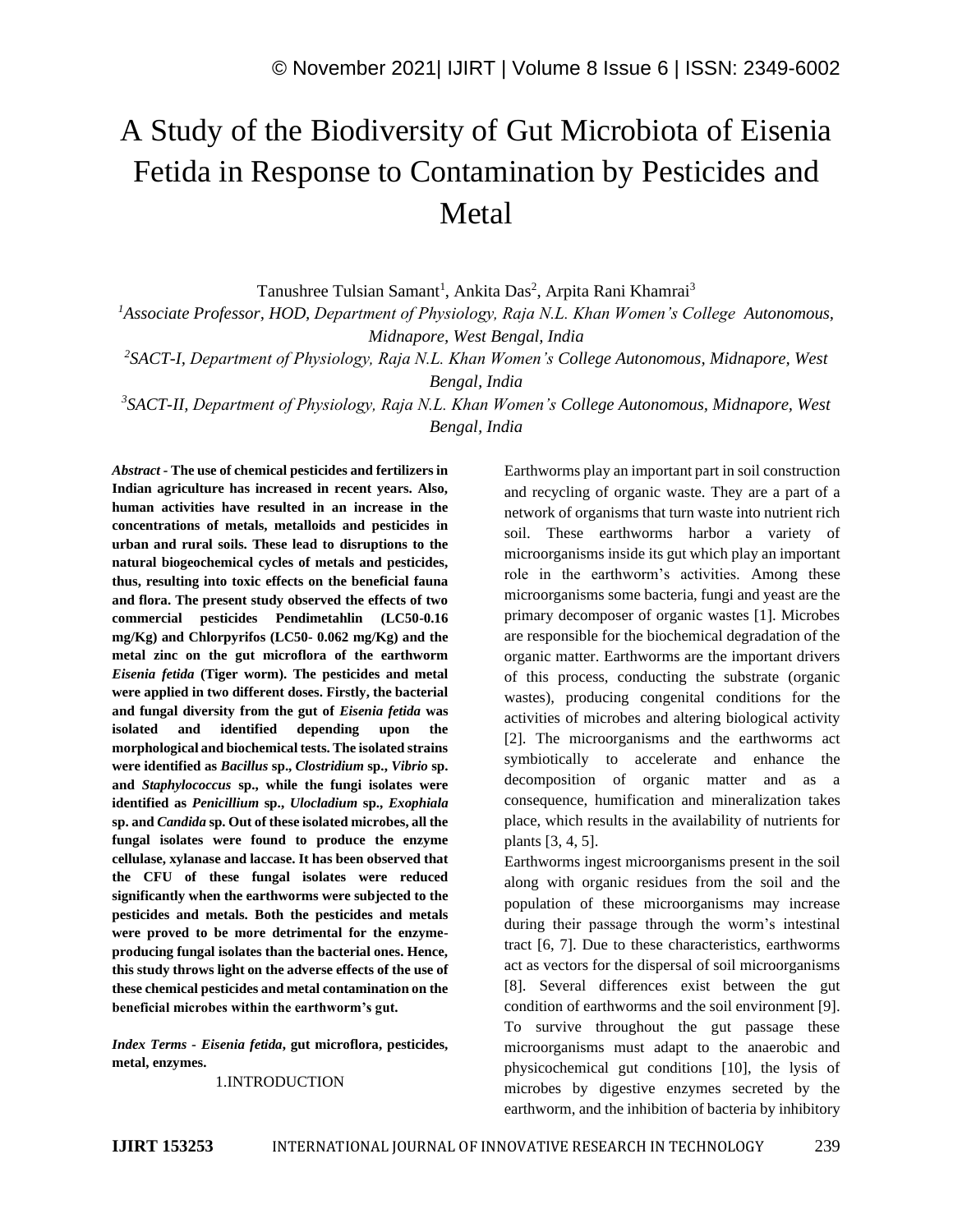substances secreted by other bacteria [11]. Therefore, to facilitate the use of earthworms as vectors for the dispersal of beneficial microorganisms, and to increase the soil fertility, the intestinal microorganisms in earthworms must be characterized. Earthworms are found in soils containing high levels of metals [12, 13, 14] and these earthworms represent a major constituent of soil fauna. Earthworms, generally, increase the mobility and availability of metals and metalloids in the soil [15] and this may result in greater concentrations of metals leaching out of the soil into ground water [16]. They may also reduce the efficiency of soil remediation by mobilizing recalcitrant metals [17]. Metal toxicity in soils are determined by the bioavailability rather than total metal concentrations [18] and this depends on mobility and speciation in the living soil environment [19, 20, 21]. There are many studies that have reported the impact of metals in soil and also on the inhabiting earthworms and their gut-associated microflora [22].

The use of pesticides in agricultural practices often results in loss of biodiversity of gut microbiota of the earthworms[23]. The significance of earthworms has been well acknowledged but yet it requires sufficient data on the toxicity of specific pesticides to such nontarget organisms in order to select chemicals that induce less harm to them. Most pesticides have a detrimental effect on several species of earthworms.

In this study, we chose the earthworm *Eisenia fetida* as the model organism, because this species significantly increases the decomposition of organic matter and rapidly increases its weight [24]. Due to these properties, attention has been given to the use of earthworm *Eisenia fetida* for the treatment of biosolid wastes [25]. The subsequent goal of the present study was to identify the microfloral population of the gut of *Eisenia fetida* as this species has been employed as a biological indicator of organic matter stabilization [26], and to observe the effect of two commonly used pesticides and metal zinc on them.

#### 2.MATERIALS AND METHODS

2.1. Organism for the study

*Eisenia fetida* specimens were bought from Mecheda (Purba Medinipur).

2.2. Maintenance of the earthworm species

The worms were stored in plastic containers with pores, filled with suitable quantity of wet compost soil.

#### 2.3. Test pesticides and doses

Commercially available pesticides were used in the present study. Technical information and doses regarding these pesticides has been given in table I.

#### 2.4. Test metal and its doses

The metal we used for this experiment is Zinc (Zn). The pollutant was added in form of ZnSO4. The earthworms were exposed to two doses of this metal i.e. Dose I- 60mg/Kg of the soil and Dose II-120mg/Kg of the soil (table I).

Table I: Table showing the Exposure Dose and Time period for both the pesticides and metal for *Eisenia fetida*

| Exposed to                                         |                     |          | Days of Exposure |
|----------------------------------------------------|---------------------|----------|------------------|
| Pesticide 1<br>Pendimethalin<br>$(LC50-0.16mg/Kg)$ |                     |          | 3 Days           |
| Dose $I$ -¼ $I$ C50                                | Dose<br>LC50        | $II-1/2$ |                  |
| Pesticide 2<br>Chlorpyrifos<br>$(LC50-0.062mg/Kg)$ |                     |          | 3 Days           |
| Dose $I-4I.C.50$                                   | Dose<br>LC50        | $II-1/2$ |                  |
| <b>Metal Zinc</b>                                  |                     |          | 7 Days           |
| Dose I- $60mg/Kg$                                  | Dose<br>$120$ mg/Kg | $II-$    |                  |

2.5. Method of exposure to the metal and pesticides Thirty clitellate adult *Eisenia fetida* worms weighing 120-200mg in three replicates exposure chamber, containing 1 Kg dry mass of artificial soil and 4 Kg of feed material were chosen for the experiment. The earthworms were then exposed separately to the respective chambers for a period of 7 days for metals and 3 days for the pesticides. A control set was also maintained without the metal and pesticides.

#### 2.6. Preparation of the earthworm extract

Complete gut of each earthworm was dissected out, weighed and homogenized in sterile 0.85% NaCl solution. We maintained the replicates in microbial analysis process also by analysing the gut content of each specimen, present in each of the container, separately. The resultant homogenates were then used as the extract for the microfloral isolation.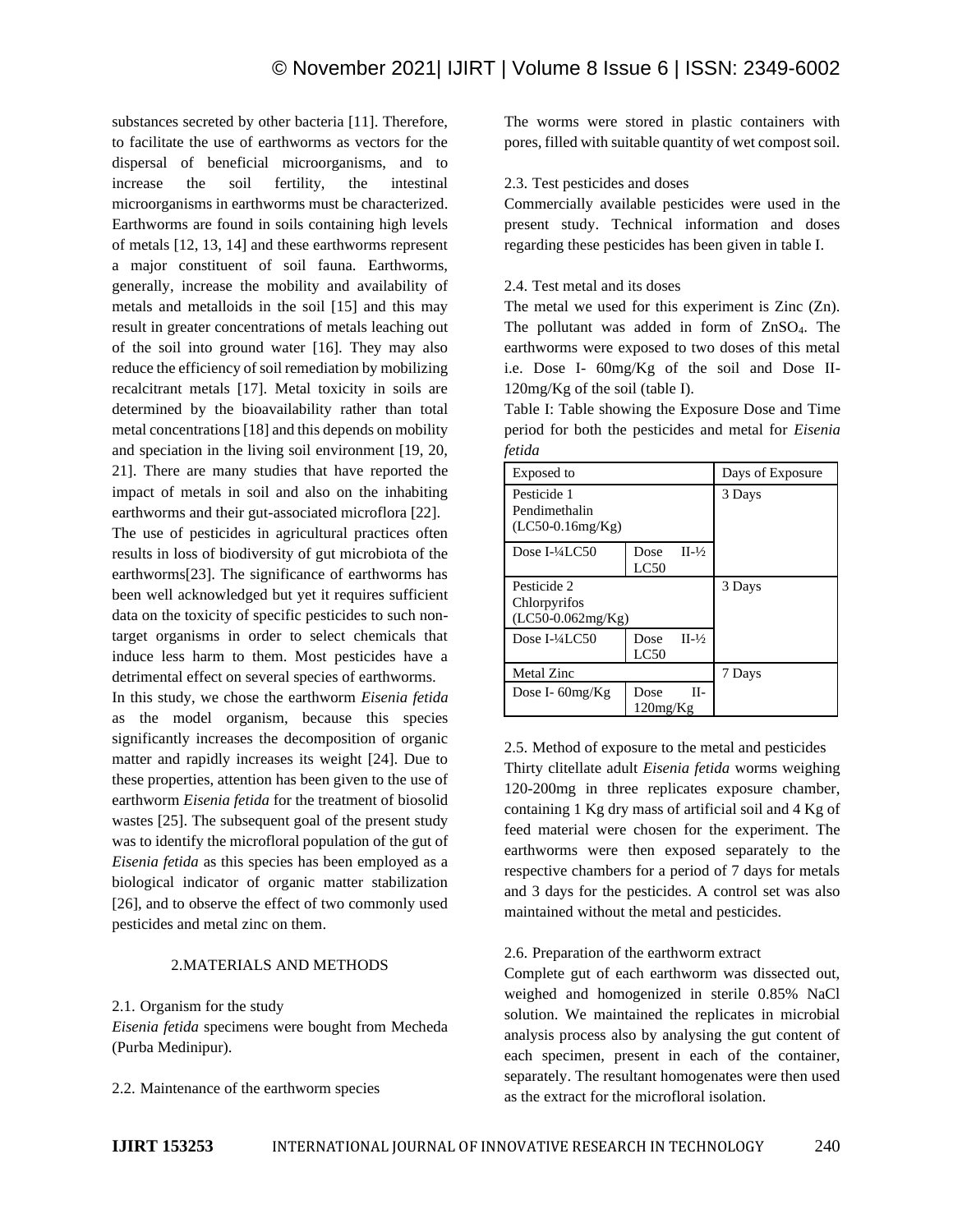# 2.7. Isolation of gut microflora

The resulting suspension of each earthworm from each test condition was serially diluted with sterile water and used as inoculums. About 0.1ml of the inoculums of each earthworm was separately inoculated into different agar media for growth of bacteria and fungi. The plates were then incubated at 30-37°C for 18-24 hours for bacteria, 25-28°C for 4-7 days for fungi, 30- 37°C for 10-12 days for actinobacteria and 25-37°C for 12-14 days for yeast.

2.8. Enumeration of the isolated bacteria

The CFU was done for each isolated strain of bacteria by dilution pour plate method [27].

# 2.9. Identification of the microflora

To identify the bacteria, actinobacteria and yeast at genus level, Gram's staining, spore staining and various biochemical tests were performed as described in Mahon and Manuselis [28].

All the fungal isolates were identified using Lactophenol blue staining and morphological characterization (color and texture of fungal colony). The morphological and cultural features of each fungus were compared with descriptions given by Bryce [29] and Kwon-Chung and Bennett [30] for identification.

2.10. Preparation of hierarchical clustering of the bacterial isolates

The hierarchical cluster analysis of the isolated bacterial strains was done based on the phenotypic and biochemical characteristics of the isolates.

2.11. Effect of Zinc metal and the pesticides on isolated gut microflora

The CFU of the isolated microflora was calculated for the control and the two doses of metal and both the pesticides to see if the metal and pesticide exposure had any detrimental effect on them.

# 3.RESULTS

The results were observed after the respective days of incubation. Different types of bacteria, fungus and yeast were observed. Firstly, they were characterized in order to identify them as a part of earthworm's gut microbial population. A total of 9 bacteria, 12 fungi and 2 yeast were obtained, out of which only 5 bacteria (EB1, EB2, EB3, EB4, EB5), 4 fungi (EF1, EF2, EF3,

EF4) and 1 yeast (EF5) were identified depending on their morphological and biochemical characteristics.

# 2.12. **Characterization of Bacteria:**

Out of the five identified bacteria, three were found Gram positive and two were found to be Gram negative (Fig. 1). All the isolates gave negative result for VP test except for EB3 which is comma-shaped bacterium. All the isolates were positive for catalase activity and starch hydrolysis property. All the isolates were found to ferment sucrose except isolate EB2. The results for biochemical tests for the bacterial isolates have been summarized below in Table II.



Fig 1: Gram staining of the isolated bacterial strains (Magnification 1000X)

Table II: Summarized results of biochemical tests performed on the obtained bacterial isolates

| <b>Biochemic</b> | <b>Bacterial Isolates</b> |                 |                 |                 |                 |
|------------------|---------------------------|-----------------|-----------------|-----------------|-----------------|
| al tests         | EB <sub>1</sub>           | EB <sub>2</sub> | EB <sub>3</sub> | EB4             | EB <sub>5</sub> |
| Gram's           | $+$                       |                 |                 | $+$             | $+$             |
| Staining         |                           |                 |                 |                 |                 |
| Shape            | <b>Bacillus</b>           | <b>Bacill</b>   | Com             | <b>Bacillus</b> | Cocc            |
|                  |                           | <b>us</b>       | ma              |                 | i               |
| Cultural         | Off-                      | Off-            | White           | Abunda          | Whit            |
| Characteris      | white,                    | white,          |                 | nt.             | e,              |
| tics on agar     | very                      | irregul         | shiny,          | opaque,         | shin            |
| plate            | irregular                 | ar              | smoot           | cream           | y               |
|                  | extremit                  | raised          | h               | colored.        |                 |
|                  | ies                       | surfac          | edged           | irregula        |                 |
|                  |                           | e               |                 | r               |                 |
|                  |                           |                 |                 | surface         |                 |
| Catalase         | $+$                       | $+$             | $+$             | $+$             | $+$             |
| test             |                           |                 |                 |                 |                 |
| Oxidase          | $+$                       |                 | $+$             | $+$             | $+$             |
| test             |                           |                 |                 |                 |                 |
| Starch           | $+$                       | $+$             | $+$             | $+$             | $+$             |
| hydrolysis       |                           |                 |                 |                 |                 |
| test             |                           |                 |                 |                 |                 |
| Sucrose          | $+$                       |                 | $+$             | $+$             | $+$             |
| fermentatio      |                           |                 |                 |                 |                 |
| n test           |                           |                 |                 |                 |                 |
| Voges-           |                           |                 | $+$             |                 |                 |
| Proskauer        |                           |                 |                 |                 |                 |
| test             |                           |                 |                 |                 |                 |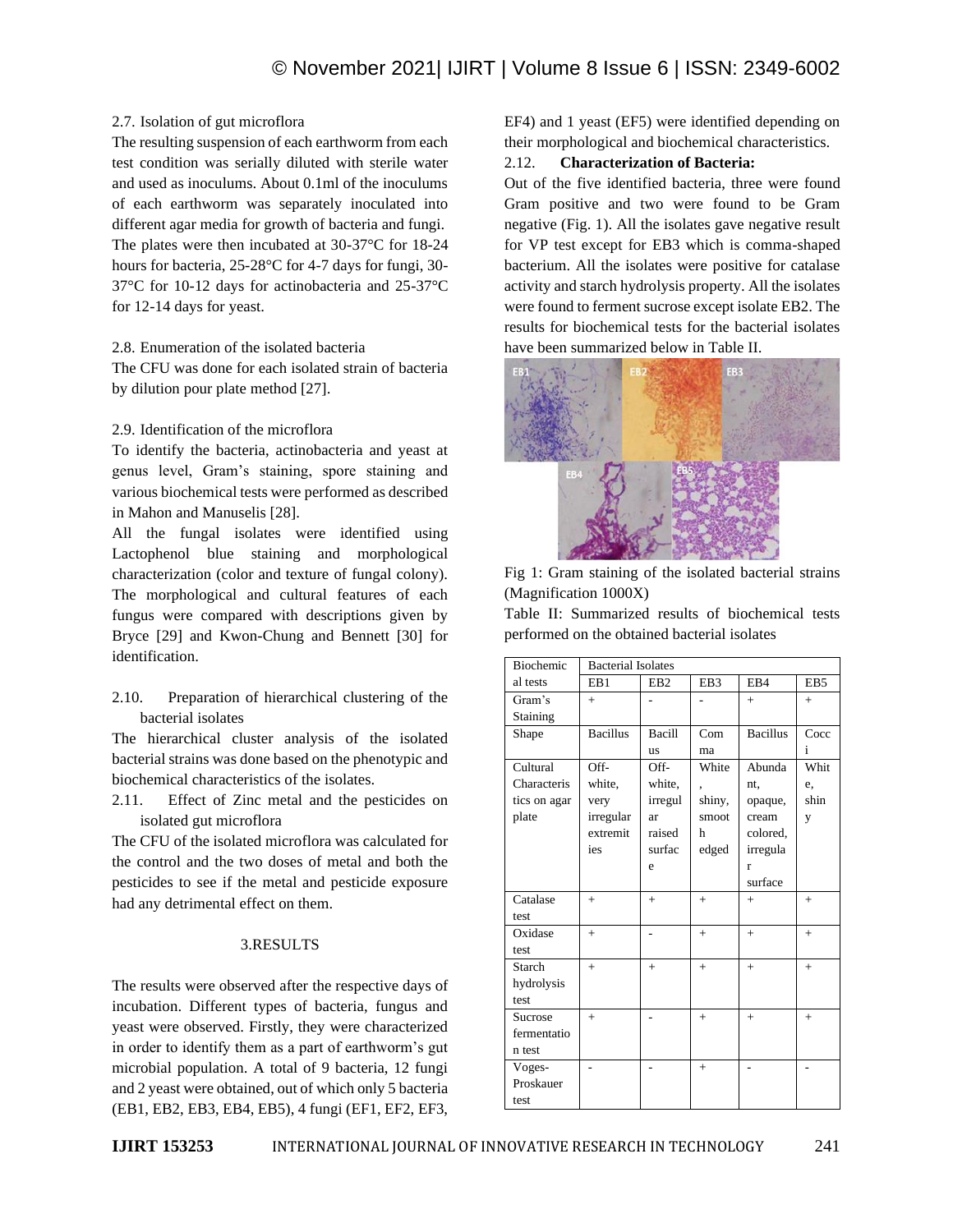2.13. Characterization of Fungi, Actinobacteria and Yeast:

All the fungal isolates were cultured on Sabouraud's Dextrose agar and their morphology was found to be quite different from each other (Fig 2).

Lactophenol cotton blue staining was done in order to study their filament structure (Fig 3).

Depending on the above characteristics of fungi, the results have been summarized below in Table III.



Fig 2: Pure cultures of the fungal isolates on SDA plates for morphological characterization



Fig 3: Lactophenol cotton blue staining of the fungal isolates (Magnification 1000X)

Table III: Table showing the results of biochemical and morphological study on the fungal isolates

| <b>Biochem</b>                                | <b>Fungal Isolates</b>                |                                                               |                                                  |                                   |                                                        |
|-----------------------------------------------|---------------------------------------|---------------------------------------------------------------|--------------------------------------------------|-----------------------------------|--------------------------------------------------------|
| ical<br>and<br>morphol<br>ogical<br>study     | EF1                                   | EF <sub>2</sub>                                               | EF3                                              | EF4                               | EF <sub>5</sub>                                        |
| Gram's<br>staining                            | NA                                    | NA                                                            | NA                                               | <b>NA</b>                         | <b>NA</b>                                              |
| Lactophe<br>nol<br>cotton<br>blue<br>staining | Blue<br>conidiop<br>hores<br>observed | <b>Branched</b><br>conidiop<br>hores.<br>Red blue<br>in color | Highl<br>V<br><b>Branc</b><br>hed<br>mycel<br>ia | Long<br>spore<br>S,<br>hyph<br>ae | Glob<br>ose,<br>ellipti<br>cal<br>and<br>oval<br>cells |
| Colony<br>Color                               | Greenish<br>with                      | Greenish.<br>red-<br>centered                                 | White<br>and                                     | Grayi<br>sh<br>black              | Shiny<br>off-<br>white                                 |

|                   | white<br>border    |                    | yello<br>W                        |                                                       |                                      |
|-------------------|--------------------|--------------------|-----------------------------------|-------------------------------------------------------|--------------------------------------|
| Fungal<br>texture | Circular,<br>rough | Circular,<br>furry | Irregu<br>lar<br>edges,<br>fluffy | Irreg<br>ular<br>to<br>highl<br>wrink<br>led<br>colon | Shiny<br>۰<br>slimy<br>irreg<br>ular |

# 2.14. CFU calculation-

CFU has been calculated for the isolated bacteria by dilution plating method. The CFU of the bacterial isolates EB1, EB2, EB3, EB4 and EB5 were observed as 32 X 10<sup>6</sup>, 49X 10<sup>6</sup>, 102 X 10<sup>6</sup>, 17 X 10<sup>6</sup> and 154 X 10<sup>6</sup> respectively.

2.15. Probable Nomenclature based on the above studies-

Based on the observations made in the biochemical tests and on their comparisons with Mahon and Manuselis (1995) and Bryce and Kwon-Chung (1992), the probable nomenclature of the isolates has been tabulated in Table IV.

Table IV: Table showing the Probable nomenclature of the isolated microflora from the gut of *Eisenia fetida*

| Isolates<br>Probable nomenclature<br>EB1<br><b>Bacillus</b> cereus |  |
|--------------------------------------------------------------------|--|
|                                                                    |  |
|                                                                    |  |
| EB2<br>Clostridium sp.                                             |  |
| Vibrio comma<br>EB3                                                |  |
| EB4<br>Bacillus subtilis                                           |  |
| EB5<br>Staphylococcus sp.                                          |  |
| EF1<br>Penicillium notatum                                         |  |
| EF <sub>2</sub><br>Penicillium sp.                                 |  |
| EF3<br>Ulocladium sp.                                              |  |
| EF4<br>Exophiala werneckii                                         |  |
| Candida albicans<br>EF <sub>5</sub>                                |  |

<sup>2.16.</sup> Cluster analysis of the isolated bacterial isolates based on the phenotypic and biochemical isolates-

A hierarchical clustering is performed using the similarity matrix with the help of the UPGMA (Unweighted Pair Group Method of Averages) and the result is visualized in a dendograms, which reveals the similarity among the strains. (Table V, Fig 4). Also the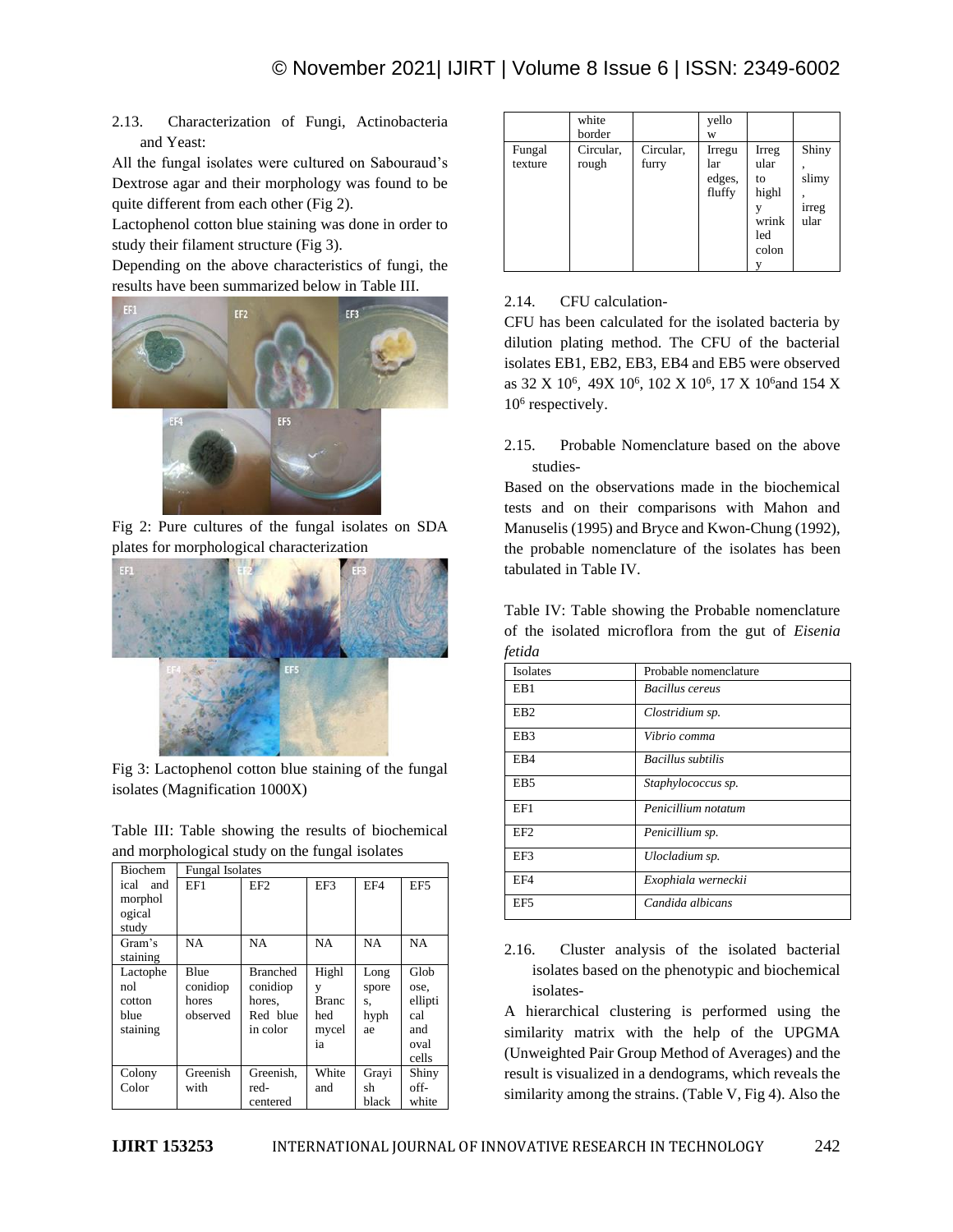similarity matrix has been calculated using Jaccard index (Table VI).

|  |  | Table V: Table containing phenotypic and           |  |
|--|--|----------------------------------------------------|--|
|  |  | biochemical characters of each investigated strain |  |

| Characteristics                | <b>Strains</b> |                 |                 |     |                 |
|--------------------------------|----------------|-----------------|-----------------|-----|-----------------|
|                                | EB1            | EB <sub>2</sub> | EB <sub>3</sub> | EB4 | EB <sub>5</sub> |
| Cell shape*                    |                |                 |                 |     |                 |
| Gram staining**                |                |                 |                 |     |                 |
| Catalase Test                  |                | 0               |                 |     | 0               |
| <b>Oxidase Test</b>            |                |                 |                 |     | 0               |
| Starch hydrolysis Test         |                |                 |                 |     | $\Omega$        |
| Fermentation<br><b>Sucrose</b> |                |                 |                 |     | 0               |
| Test                           |                |                 |                 |     |                 |
| Voges-Proskauer Test           |                |                 |                 |     |                 |

 $*cocus(1); rod(0)$ 

\*\*positive (0); negative (1)

Table VI: Similarity matrix of the strains based on Jaccard index

|                 | EB1  | EB <sub>2</sub> | EB <sub>3</sub> | EB4  | EB <sub>5</sub> |
|-----------------|------|-----------------|-----------------|------|-----------------|
| EB1             |      | 0.14            |                 | 0.14 | 0.14            |
| EB <sub>2</sub> | 0.14 |                 | 0.14            | 0.14 | 0.28            |
| EB <sub>3</sub> | 0    | 0.14            |                 |      | 0.14            |
| EB4             | 0.14 | 0.14            |                 |      | 0.14            |
| EB <sub>5</sub> | 0.14 | 0.28            | 0.14            | 0.14 |                 |



Fig 4: Hierarchical clustering with UPGMA algorithm

#### 2.17. Effect of metal exposure

No mortality was observed among any treated group of earthworms. But the number of gut microflora varied in different exposures which have been summarized below in Table VII.

The data obtained from the CFU calculation for each strain were then compared with the control (Fig 5). Table VII: Summarized effects of both the doses of

|  | metal on the isolates from Eisenia fetida |  |  |  |
|--|-------------------------------------------|--|--|--|
|  |                                           |  |  |  |
|  |                                           |  |  |  |

| <b>Isolates</b> | Abundance/Presence/Absence |            |      |  |  |
|-----------------|----------------------------|------------|------|--|--|
|                 | Control                    | <b>MDI</b> | MDII |  |  |

| <b>Bacillus cereus</b>   | $+++++$ | $^{++}$  |         |
|--------------------------|---------|----------|---------|
| Clostridium sp.          | $+++$   | $+$      | $^{+}$  |
| Vibrio comma             | $+++++$ | $+$      | $^{+}$  |
| <b>Bacillus</b> subtilis | $+++++$ | $^{+}$   |         |
| Staphylococcus sp.       | $++++$  | $^{+++}$ | $^{++}$ |
| Penicillium notatum      | $++++$  | $+++$    | $+$     |
| Penicillium sp.          | $^{++}$ | $+$      | $^{+}$  |
| Ulocladium sp.           | $++$    |          |         |
| Exophiala werneckii      | $++$    | $^{++}$  |         |
| Candida albicans         | $+++$   | $^{+}$   |         |

+ Presence; ++ Average growth; +++/more Abundance; - Absence



Fig 5: Bar diagram showing the effect of the two doses of Metal zinc (MDI and MDII) on the bacterial and fungal isolates of *Eisenia fetida*

# 2.18. Effect of pesticide exposure

No mortality was observed among any pesticide treated group of earthworms. But the number of gut microflora varied in different test conditions as summarized below in table VIII. Also the comparison of effect has been shown in Fig 6.



Fig 6: Bar diagram showing the effect of the pesticides (PI and PII) on the bacterial and fungal isolates of *Eisenia fetida*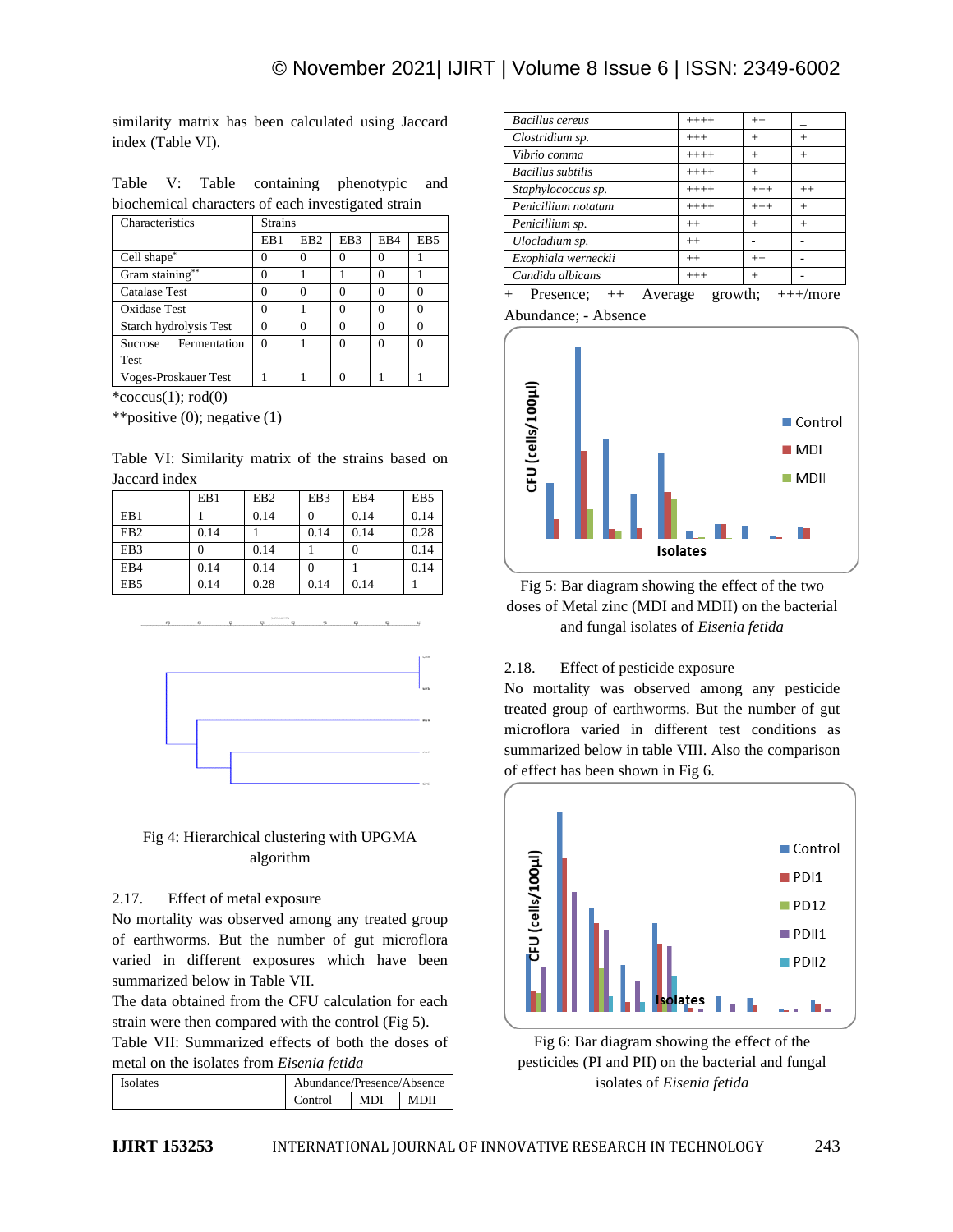| Isolates               | Abundance/Presence/Absence |         |                 | pesucides on the isolates from <i>Elisenia Jenua</i><br>PII1<br>$+$<br>$++$<br>$+++$<br>$^{++}$<br>$+++$<br>$++$<br>$^{+}$<br>$+$ |                  |
|------------------------|----------------------------|---------|-----------------|-----------------------------------------------------------------------------------------------------------------------------------|------------------|
|                        | Control                    | PI1     | PI <sub>2</sub> |                                                                                                                                   | PII <sub>2</sub> |
| <b>Bacillus</b> cereus | $^{++}$                    | $^{+}$  | $+$             |                                                                                                                                   |                  |
| Clostridium sp.        | $++$                       | $++$    |                 |                                                                                                                                   |                  |
| Vibrio comma           | $+++++$                    | $+++$   | $++$            |                                                                                                                                   | $^{++}$          |
| Bacillus subtilis      | $^{++}$                    | $+$     |                 |                                                                                                                                   | $^{+}$           |
| Staphylococcus sp.     | $++++$                     | $+++$   | $+$             |                                                                                                                                   | $^{++}$          |
| Penicillium notatum    | $++++$                     | $^{++}$ |                 |                                                                                                                                   |                  |
| Penicillium sp.        | $+++$                      |         |                 |                                                                                                                                   |                  |
| Ulocladium sp.         | $++$                       | $^{++}$ |                 |                                                                                                                                   |                  |
| Exophiala werneckii    | $++++$                     | $+$     |                 |                                                                                                                                   |                  |
| Candida albicans       | $^{++}$                    | $+$     |                 | $+$                                                                                                                               |                  |

Table VIII: Summarized effects of both the doses of pesticides on the isolates from *Eisenia fetida*

+ Presence; ++ Average growth; +++/more Abundance; - Absence

### 4. DISCUSSION

Earthworms are known to play important roles in the physical and chemical properties of soil. Once consumed, organic materials may be subjected to digestive enzymes produced by the earthworms or organisms living in their intestines. This understanding led to the assumption that the gut intestine of earthworms may contain a diverse community of microorganisms that are most likely living in symbiotic- and/or associative-type relationships. Thus, in this study, the culturable microbial community structure of the earthworm gut (*Eisenia fetida*) was analyzed.

An observation made for the specie *Eisenia fetida* coming from contaminated soil in an industrial zone ; the genus *Bacillus* was the dominant group found in the intestines of the earthworms [31]. The earthworms for our study were bought from Mecheda, West Bengal, which is a place closed to the Kolaghat Power plant, West Bengal, so, the soil from which these worms were collected might be contaminated as out of five identified bacterial isolates, two are of the genus *Bacillus*. Bacterial species from some genuses like *Azospirillum, Acetobacter, Bacillus* and *Vibrio* have also been reported which is a little similar with our findings[32, 33]. Fungal species, such as *Aspergillus sp. Fusarium sp., Gliocladium sp., Penicillium sp.* and *Trichoderma sp.*, have been reported by Parthasarathi *et al*., 2002 [34].

Also, we observed the effect of the metal  $\mathbb{Z}n^{2+}$  and two commonly used pesticides Pendimethalin and Chlorpyrifos on these gut microflora of earthworm *Eisenia fetida*. The fungal isolates were absent in the higher dose of the pesticides but the bacterial isolates were present despite they reduced in their colony number. Only the fungus with genus *Penicillium* survived the higher dose of the metal contamination. Overall, the fungal species were mostly affected by the contamination in the soil. Taking into consideration the role of the earthworm in bioremediation, we should consider those microbes that are surviving even at higher doses of the contaminants. These microbes might have a mechanism to sustain the pollutants in the soil and thus can be the promising soldiers for bioremediation. But such conclusions need a more detailed study.

#### REFERENCES

- [1] Pramanik, P., Ghosh, G.K., Ghosal. P.K., Banik, P., 2007. Changes in organic- C, N, P, and K enzyme activities in vermicompost of biodegradable organic wastes under liming and microbial inoculants. Bioresour. Technol., 98, 2485- 2494.
- [2] Aira, M., Monroy, F., Dominguez, J., Mato, S., 2002. How earthworm density affects microbial biomass and activity in Pig manure. Eur. J. Soil Bio., 38, 7 -10.
- [3] Lee, K.E. 1985. Earthworms: Their ecology and relationships with soils and land use. Academic Press, Sydney, Australia. 411 Pp.
- [4] Edwards, C.A., Bohlen, P.J. ,1996. Biology and ecology of earthworms. Chapman and Hall, London.
- [5] Chaioui, I., Zibiliske, M., Ohno, T., 2003. Effects of earthworm casts and compost on soil microbial activity and plant nutrient availability. Soil Biol. Biochem., 35, 295 302.
- [6] Parthasarathi, K., L.S. Ranganathan, V. Anandi and J. Zeyer, 2007. Diversity of microflora in the gut and casts of tropical composting earthworms reared on different substrates. J. Environ. Biol., 28, 87-97.
- [7] Scheu, S., 1987. Microbial activity and nutrient dynamics in earthworm cast (Lumbricidae). Biol. Fertil. Soils, 5, 230-234.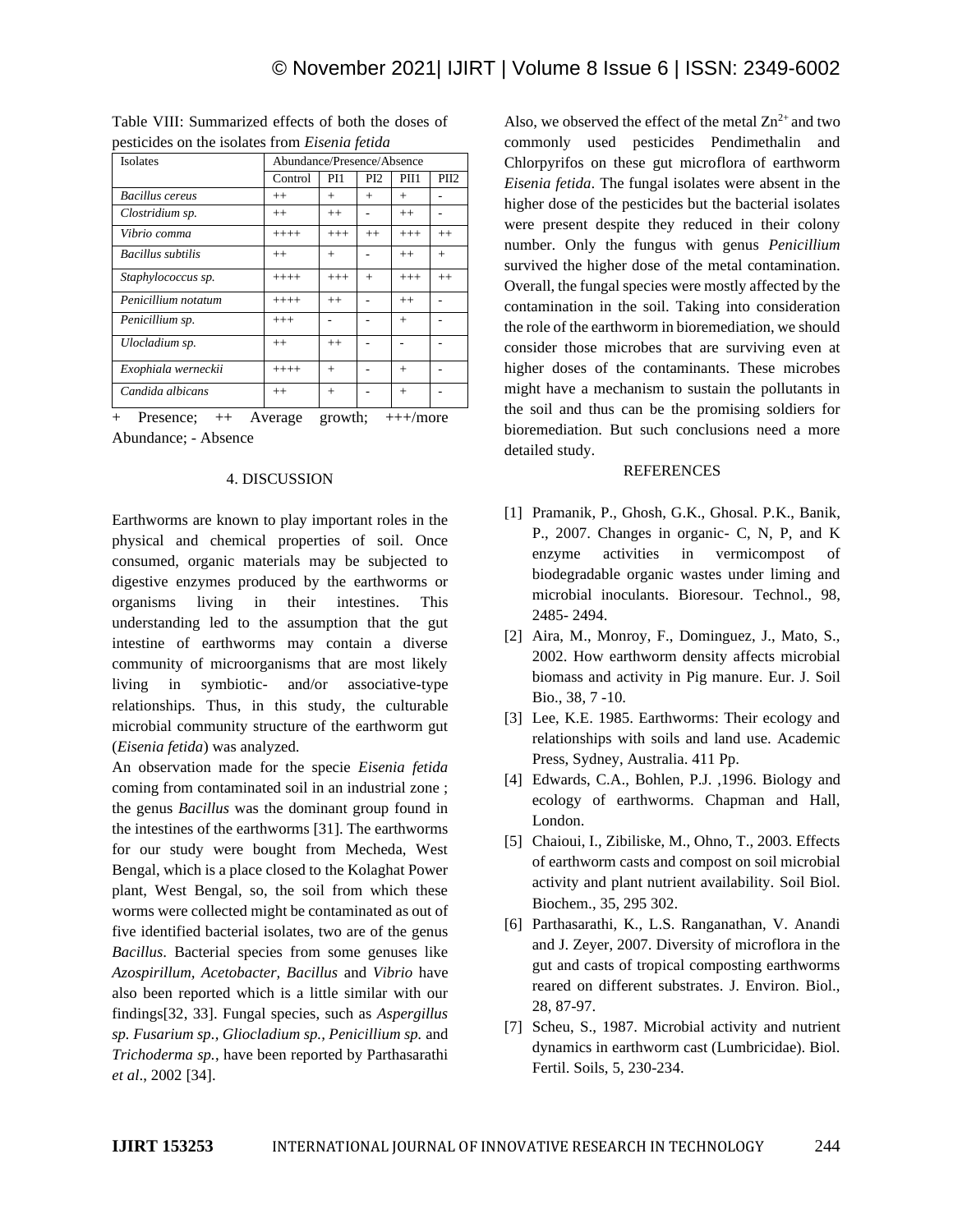- [8] Madsen, E. L., Alexander, M., 1982. Transport of *Rhizobium* and *Psedomonas* through soil. Soil Sci. Soc. Am. J. 46, 557-560.
- [9] Egert, M., Marhan, S., Wagner, B., Scheu, S. and Friedrich, M. W., 2004. Molecular profiling of 16S rRNA genes reveals diet-related differences of microbial communities in soil, gut, and casts of *Lumbricus terrestris* L. (Oligochaeta: Lumbricidae). FEMS Microbiol. Ecol. Article in press.
- [10]Horn, M. A., Schramm, A., Drake, H. L., 2003. The earthworm gut: an ideal habitat for ingested N2O-producing microorganisms. Appl. Environ. Microbiol.,69, 1662-1669.
- [11] Brown, G. G., 1995. How do earthworms affect microfloral and faunal community diversity. Plant Soil*,* 170, 209- 231.
- [12]Spurgeon DJ, Hopkin SP, and Jones DT (1994) Effects of cadmium, copper, lead and zinc on growth, reproduction and survival of the earthworm *Eisenia fetida* (Savigny) : assessing the environmental impact of point-source metal contamination in terrestrial ecosystems. Envionmental Pollution. 84, 123-130.
- [13]Langdon CJ, Piearce TG, Meharg AA, Semple KT (2001) Survival and behaviour of the earthworms *Lumbricus rubellus* and *Dendrodrilus rubidus* from arsenatecontaminated and non-contaminated sites. Soil Biology and Biochemistry 33, 1239-1244.
- [14]Vijver MG, Vink JP, Miermans CJ, van Gestel CA (2007) Metal accumulation in earthworms inhabiting flood plain soils. Environmental Pollution 148, 132-140.
- [15]Sizmur T, Hodson ME (2009) Do earthworms impact metal mobility and availability in soil? - A review. Environmental Pollution 157, 1981-1989.
- [16] Tomlin AD, Protz R, Martin RR, McCabe DC, Lagace RJ (1993) Relationships amongst organic matter content, heavy metal concentrations, earthworm activity, and soil microfabric on a sewage sludge disposal site. Geoderma. 57, 89- 103.
- [17]Udovic M, Lestan D (2007) The effect of earthworms on the fractionation and bioavailability of heavy metals before and after soil remediation. Environmental Pollution. 148, 663-668.
- [18]Harmsen J (2007) Measuring bioavailability: From a scientific approach to standard methods. Journal of Environmental Quality 36, 1420.
- [19]Di Toro DM, Allen HE, Bergman HL, Meyer JS, Paquin PR, Santore RC (2001) Biotic ligand model of the acute toxicity of metals. 1. Technical basis. Environmental toxicology and chemistry 20, 2383-2396.
- [20]Thakali S, Allen HE, Di Toro DM, Ponizovsky AA, Rooney CP, Zhao FJ, McGrath SP, Criel P, Van Eeckhout H, Janssen CR, Oorts K, Smolders E (2006). Terrestrial biotic ligand model. 2. Application to Ni and Cu toxicities to plants, invertebrates, and microbes in soil. Environmental Science & Technology 40, 7094- 7100.
- [21]Arnold RE, Hodson ME (2007) Effect of time and mode of depuration on tissue copper concentrations of the earthworms *Eisenia andrei*, *Lumbricus rubellus* and *Lumbricus terrestris*. Environmental Pollution. 148, 21-30.
- [22]Nahmani J, Hodson ME and Black S (2007) Effects of metals on life cycle parameters of earthworm *E. fetida* exposed to fieldcontaminated metal-polluted soils. Environmental Pollution. 149, 44-59.
- [23]Hole DG, Perkins AJ, Wilson JD, Alexander IH, Grice PV, Evans AD (2005) Does organic farming benefit biodiversity? Biol Cons, 122, 113-30.
- [24]Flack, F. M., Hartenstein, R., 1984. Growth of the earthworm *Eisenia foetida* on microorganisms and cellulose. Soil Biol. Biochem., 16, 491-495.
- [25] Hartenstein, R., 1981. Sludge decomposition and stabilization. Science, 212, 743-749.
- [26]Priya, K., Garg, V. K., 2003. Vermicomposting of mixed solid textile mill sludge and cow dung with the epigeic earthworm *Eisenia foetida*. Bioresource Technology, 90, 311-316.
- [27] Pelczar, M.C., Chan, E.C.S., Krieg, N.R., 1993. Microbiology. Tata McGraw-Hill Publishing Company Limited, New Delhi.
- [28]Mahon, R.C., Manuselis, J.R., 1995. Utilization of colonial morphology for the presumptive identification of microorganisms, in: Mahon, R.C., Manuselis, J.R. (Eds.), Textbook of Diagnostic Microbiology. Chap 9. W. B. Saunders Company, Pennsylvania, 307–321.